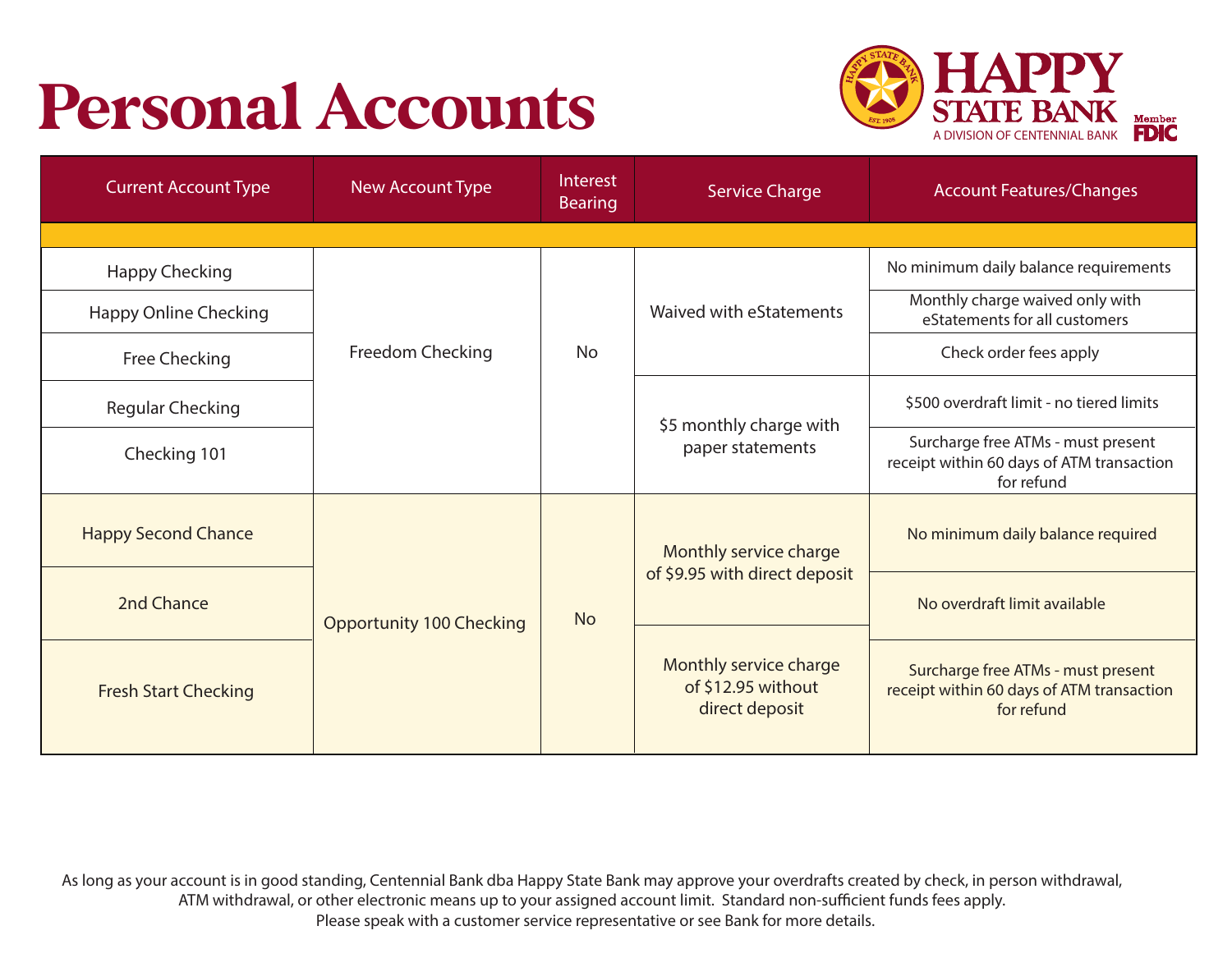## Personal Accounts



| <b>Current Account Type</b>           | <b>New Account Type</b>       | Interest<br><b>Bearing</b> | <b>Service Charge</b>                                                                | <b>Account Features/Changes</b>                         |
|---------------------------------------|-------------------------------|----------------------------|--------------------------------------------------------------------------------------|---------------------------------------------------------|
|                                       |                               |                            |                                                                                      |                                                         |
| <b>Happy Interest Checking</b>        |                               |                            | \$500 minimum balance<br>per statement cycle to avoid<br>\$10 monthly service charge | <b>Tiered Interest</b>                                  |
| <b>Happy Online Interest Checking</b> |                               |                            |                                                                                      | No minimum balance required<br>to earn interest         |
| <b>Private Banking Personal</b>       |                               |                            |                                                                                      |                                                         |
| <b>Interest On Checking</b>           | <b>Star Rate Checking</b>     |                            |                                                                                      | No combined balance requirement                         |
| <b>Wealth IOC</b>                     |                               | Yes                        |                                                                                      |                                                         |
| <b>Investor Checking</b>              |                               | <b>Tiered</b>              |                                                                                      | \$500 overdraft limit - no tiered limits                |
| <b>CIA</b>                            |                               |                            |                                                                                      |                                                         |
| <b>Premier Checking</b>               |                               |                            |                                                                                      | Surcharge free ATMs - must present                      |
| <b>Rewards Checking</b>               |                               |                            |                                                                                      | receipt within 60 days of ATM transaction<br>for refund |
| <b>HSB-Health Savings Account</b>     | <b>Health Savings Account</b> | Yes                        | No monthly service charge                                                            | For customers with high deductible<br>health plans      |
| <b>Health Saving</b>                  |                               |                            |                                                                                      | Free Specialty Wallet style checks                      |
|                                       |                               |                            |                                                                                      | No overdraft limit available                            |
|                                       |                               |                            |                                                                                      | Maximum contribution limits apply                       |
|                                       |                               |                            |                                                                                      | No interest tiers                                       |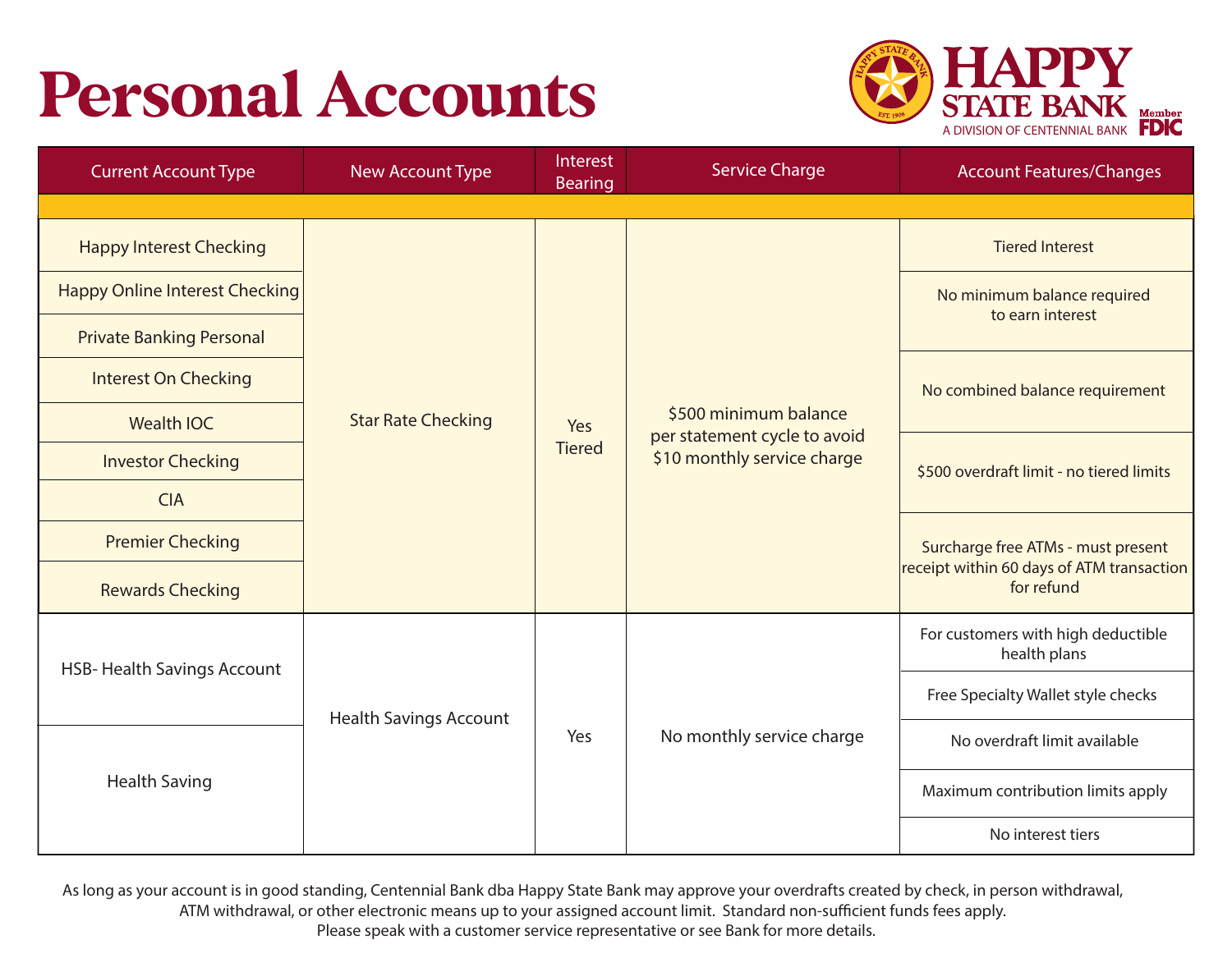# Personal Accounts



| <b>Current Account Type</b>  | New Account Type        | Interest<br><b>Bearing</b> | <b>Service Charge</b>                                                                 | <b>Account Features/Changes</b>                                                               |
|------------------------------|-------------------------|----------------------------|---------------------------------------------------------------------------------------|-----------------------------------------------------------------------------------------------|
|                              |                         |                            |                                                                                       |                                                                                               |
| <b>Happy Money Market</b>    | <b>Money Market</b>     | Yes<br><b>Tiered</b>       | \$2500 minimum balance per<br>statement cycle to avoid<br>\$10 monthly service charge | \$10 fee for each withdrawal in excess<br>of six per statement cycle                          |
| Happy Online Money Market    |                         |                            |                                                                                       | No interest tiers                                                                             |
| <b>MMIA</b>                  |                         |                            |                                                                                       | \$500 overdraft limit - no tiered limits                                                      |
| <b>Investor Money Market</b> |                         |                            |                                                                                       | Surcharge free ATMs - must present<br>receipt within 60 days of ATM transaction<br>for refund |
|                              |                         |                            |                                                                                       | Account designed for customers age<br>50 & over                                               |
|                              | <b>Diamond Checking</b> | Yes                        | No monthly service charge                                                             | No minimum daily balance requirement                                                          |
| <b>Gold Checking</b>         |                         |                            |                                                                                       | Free Specialty Wallet style checks                                                            |
|                              |                         |                            |                                                                                       | \$500 overdraft limit - no tiered limits                                                      |
|                              |                         |                            |                                                                                       | Surcharge free ATMs - must present<br>receipt within 60 days of ATM transaction<br>for refund |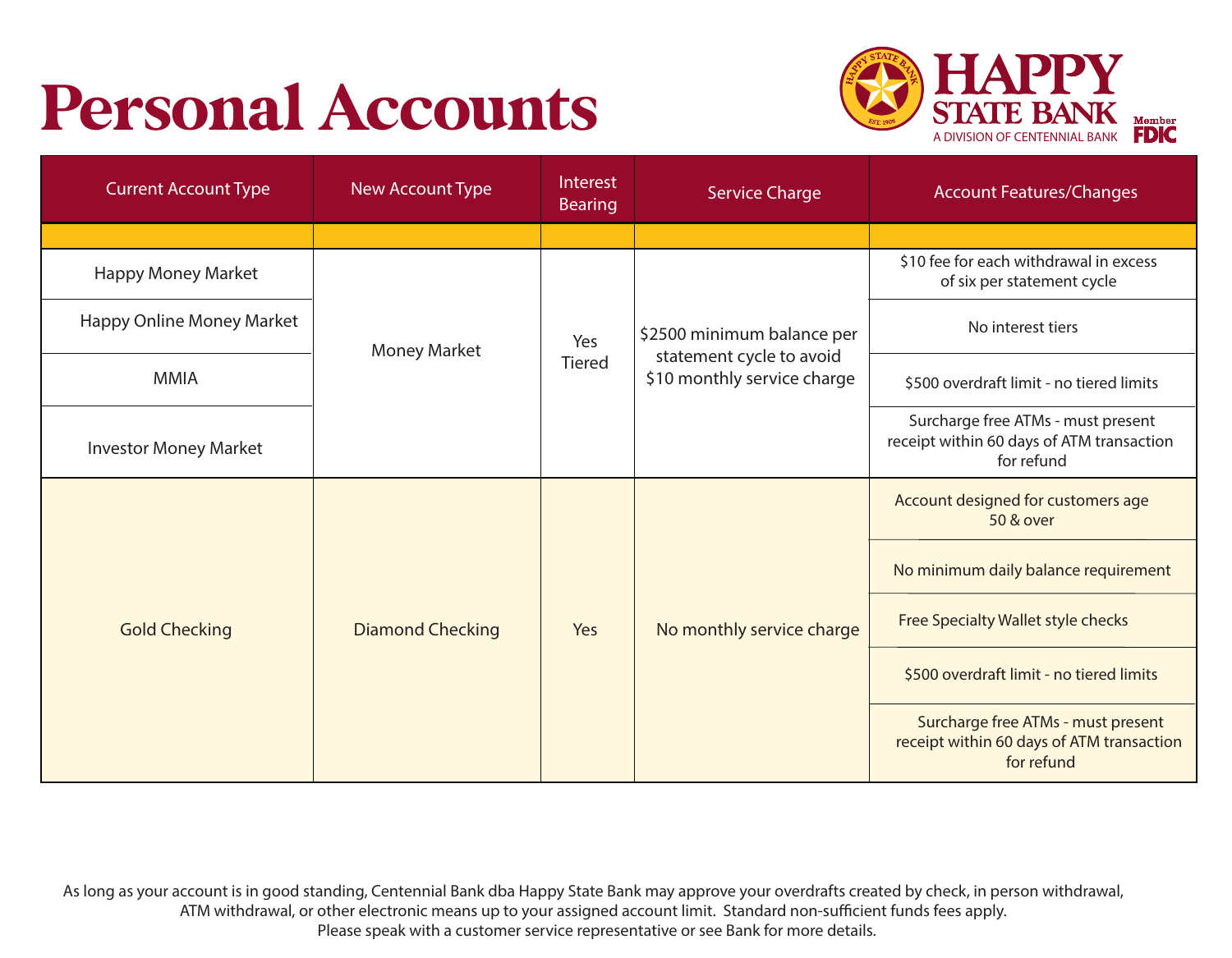### Personal Savings Accounts STATE BANK



| <b>Current Account Type</b> | New Account Type                 | Interest<br><b>Bearing</b> | <b>Service Charge</b>                                                                       | <b>Account Features/Changes</b>                                                               |
|-----------------------------|----------------------------------|----------------------------|---------------------------------------------------------------------------------------------|-----------------------------------------------------------------------------------------------|
|                             |                                  |                            |                                                                                             |                                                                                               |
| <b>Happy Savings</b>        |                                  |                            |                                                                                             | \$5 fee for each withdrawal in excess<br>of six per month                                     |
|                             |                                  |                            |                                                                                             | No overdraft limit available                                                                  |
| <b>Happy Online Savings</b> | <b>Personal Savings</b>          | Yes                        | \$100 minimum balance per<br>month to avoid \$3 monthly<br>service charge                   | No interest tiers                                                                             |
| <b>Premium Savings</b>      |                                  |                            |                                                                                             | Monthly service charge of \$3 if<br>balance falls below \$100 for all customers               |
| Savings                     |                                  |                            |                                                                                             | Surcharge free ATMs - must present<br>receipt within 60 days of ATM transaction<br>for refund |
|                             |                                  |                            |                                                                                             | <b>Tiered Interest</b>                                                                        |
| <b>Ambition Savings</b>     | <b>Relationship Money Market</b> | Yes                        | \$10,000 minimum combined<br>daily deposit balances to avoid<br>\$10 monthly service charge | \$10 fee for each withdrawal in excess<br>of six per month                                    |
|                             |                                  |                            |                                                                                             | \$500 overdraft limit - no tiered limits                                                      |
|                             |                                  |                            |                                                                                             | Surcharge free ATMs - must present<br>receipt within 60 days of ATM transaction<br>for refund |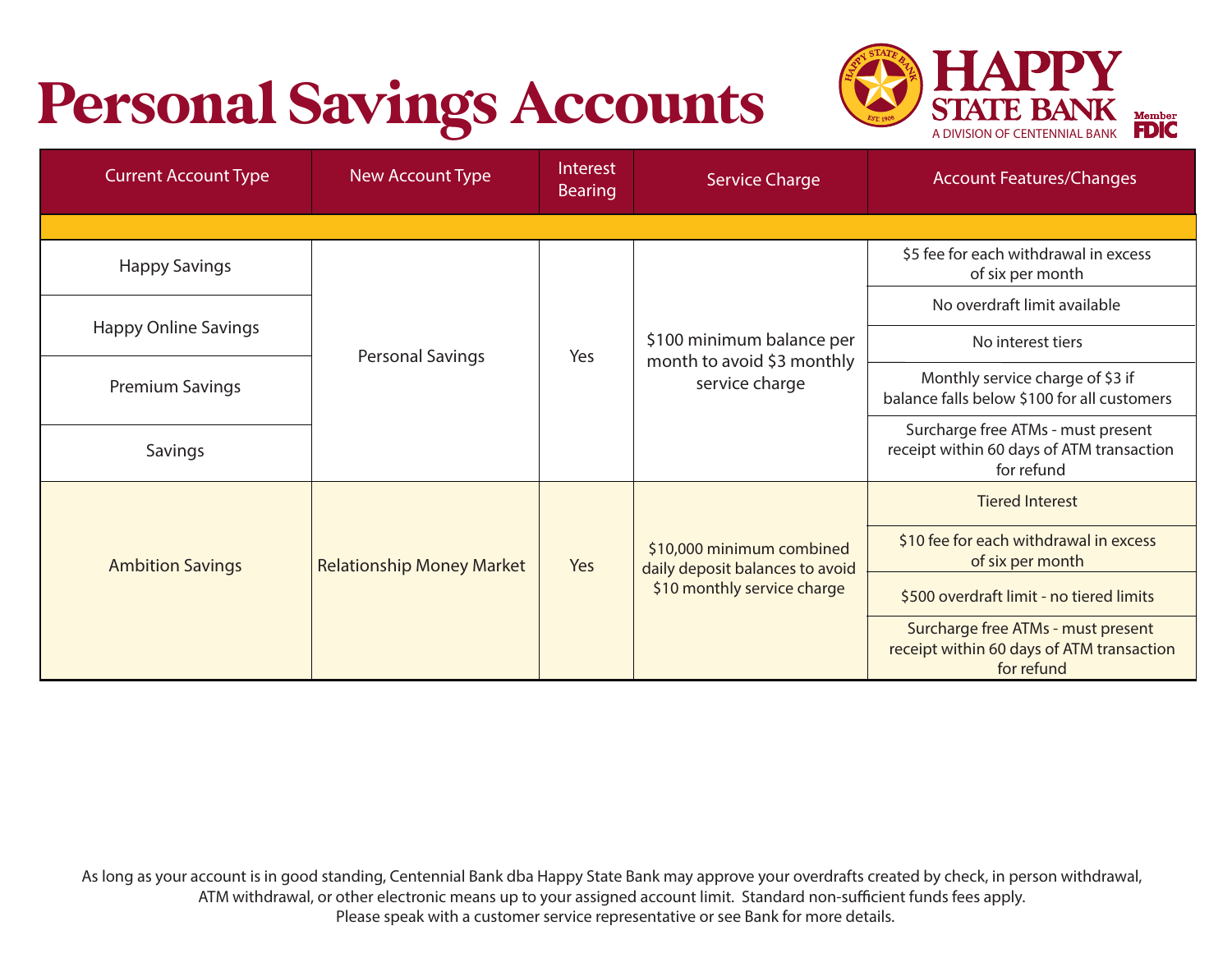## Personal Savings Accounts STATE BANK



| <b>Current Account Type</b> | New Account Type | Interest<br><b>Bearing</b> | <b>Service Charge</b>     | <b>Account Features/Changes</b>                                                               |
|-----------------------------|------------------|----------------------------|---------------------------|-----------------------------------------------------------------------------------------------|
|                             |                  |                            |                           |                                                                                               |
|                             |                  |                            |                           | \$5 fee for each withdrawal in excess<br>of six per month                                     |
| <b>Minor Savings</b>        |                  | Yes                        | No monthly service charge | No overdraft limit available                                                                  |
|                             | First Account    |                            |                           | No interest tiers                                                                             |
|                             |                  |                            |                           | For Children 18 and under                                                                     |
| <b>School Bank Savings</b>  |                  |                            |                           | Upon owner's 19th birthday account<br>is automatically changed to Personal Savings            |
|                             |                  |                            |                           | Surcharge free ATMs - must present<br>receipt within 60 days of ATM transaction<br>for refund |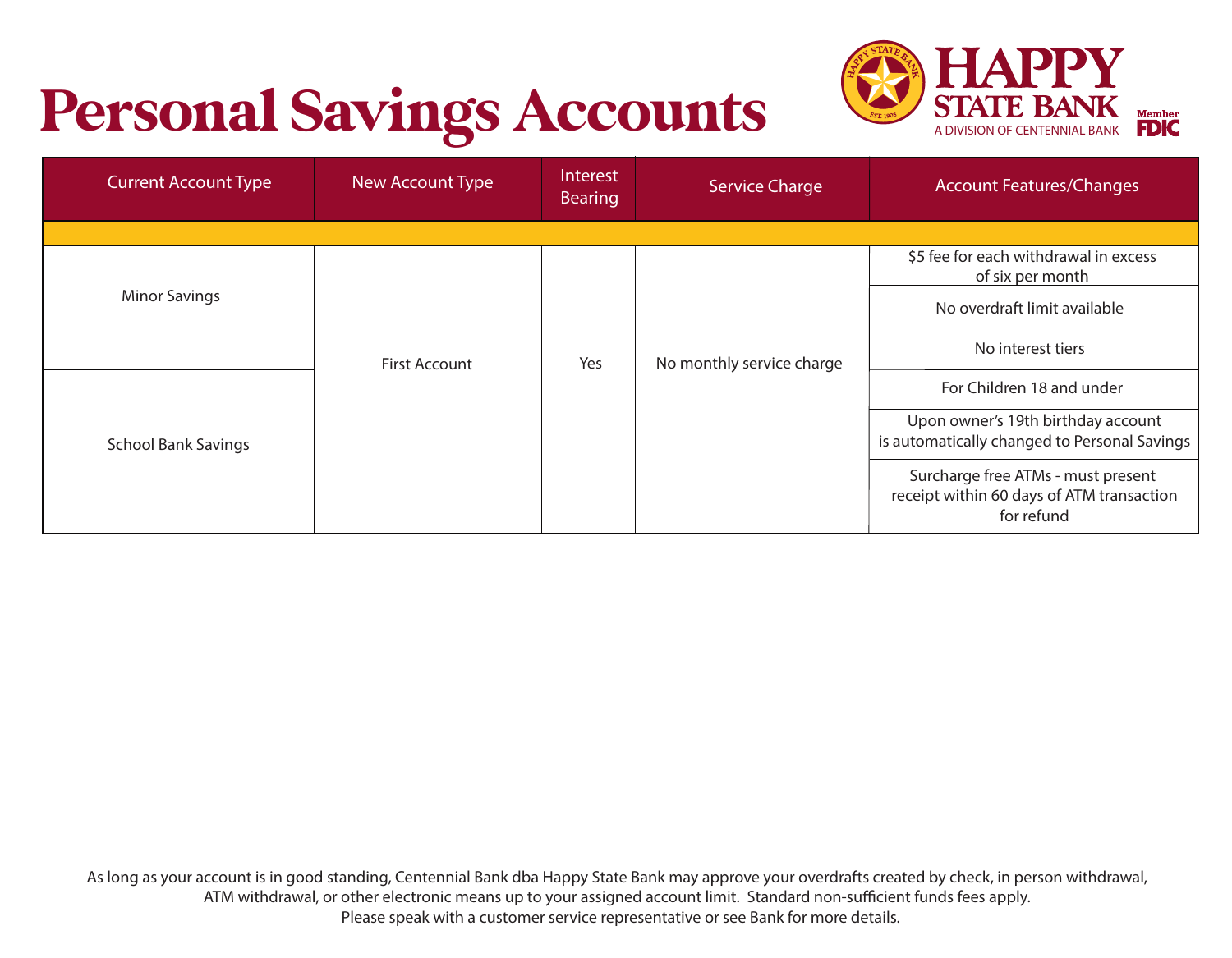

Member **FDIC** 

| <b>Current Account Type</b>         | New Account Type            | Interest<br><b>Bearing</b> | <b>Service Charge</b>                                                                 | <b>Account Features/Changes</b>                                                               |
|-------------------------------------|-----------------------------|----------------------------|---------------------------------------------------------------------------------------|-----------------------------------------------------------------------------------------------|
|                                     |                             |                            |                                                                                       |                                                                                               |
| <b>Commercial Interest Checking</b> |                             |                            | Analyzed                                                                              | Earns tiered interest                                                                         |
| <b>Private Banking Business</b>     |                             |                            |                                                                                       | No minimum balance required<br>to earn interest                                               |
| <b>Happy Non-Profit Business</b>    |                             |                            |                                                                                       | No combined balance requirements                                                              |
| <b>Business IOC</b>                 | <b>Star Rate Commercial</b> | Yes<br><b>Tiered</b>       |                                                                                       | Account is not analyzed                                                                       |
| <b>Business Investor Checking</b>   |                             |                            |                                                                                       | Wire transfer fees apply                                                                      |
| <b>Business CIA</b>                 |                             |                            |                                                                                       | \$500 overdraft limit - no tiered limits                                                      |
| <b>Business Premier Checking</b>    |                             |                            |                                                                                       | Surcharge free ATMs - must present<br>receipt within 60 days of ATM transaction<br>for refund |
|                                     |                             |                            |                                                                                       | 375 items per month free, \$0.40 per<br>items in excess of 375 per month                      |
| <b>Happy Business Checking</b>      |                             | <b>No</b>                  | \$10 monthly service charge<br>if account falls below \$0<br>during a statement cycle | \$10 monthly fee if account falls<br>negative during the statement cycle                      |
| <b>Small Business Checking</b>      | <b>Business Checking</b>    |                            |                                                                                       | \$500 overdraft limit - no tiered limits                                                      |
|                                     |                             |                            |                                                                                       | Surcharge free ATMs - must present<br>receipt within 60 days of ATM transaction<br>for refund |
|                                     |                             |                            |                                                                                       | Wire Transfer fees apply                                                                      |

As long as your account is in good standing, Centennial Bank dba Happy State Bank may approve your overdrafts created by check, in person withdrawal, ATM withdrawal, or other electronic means up to your assigned account limit. Standard non-sufficient funds fees apply.

Please speak with a customer service representative or see Bank for more details.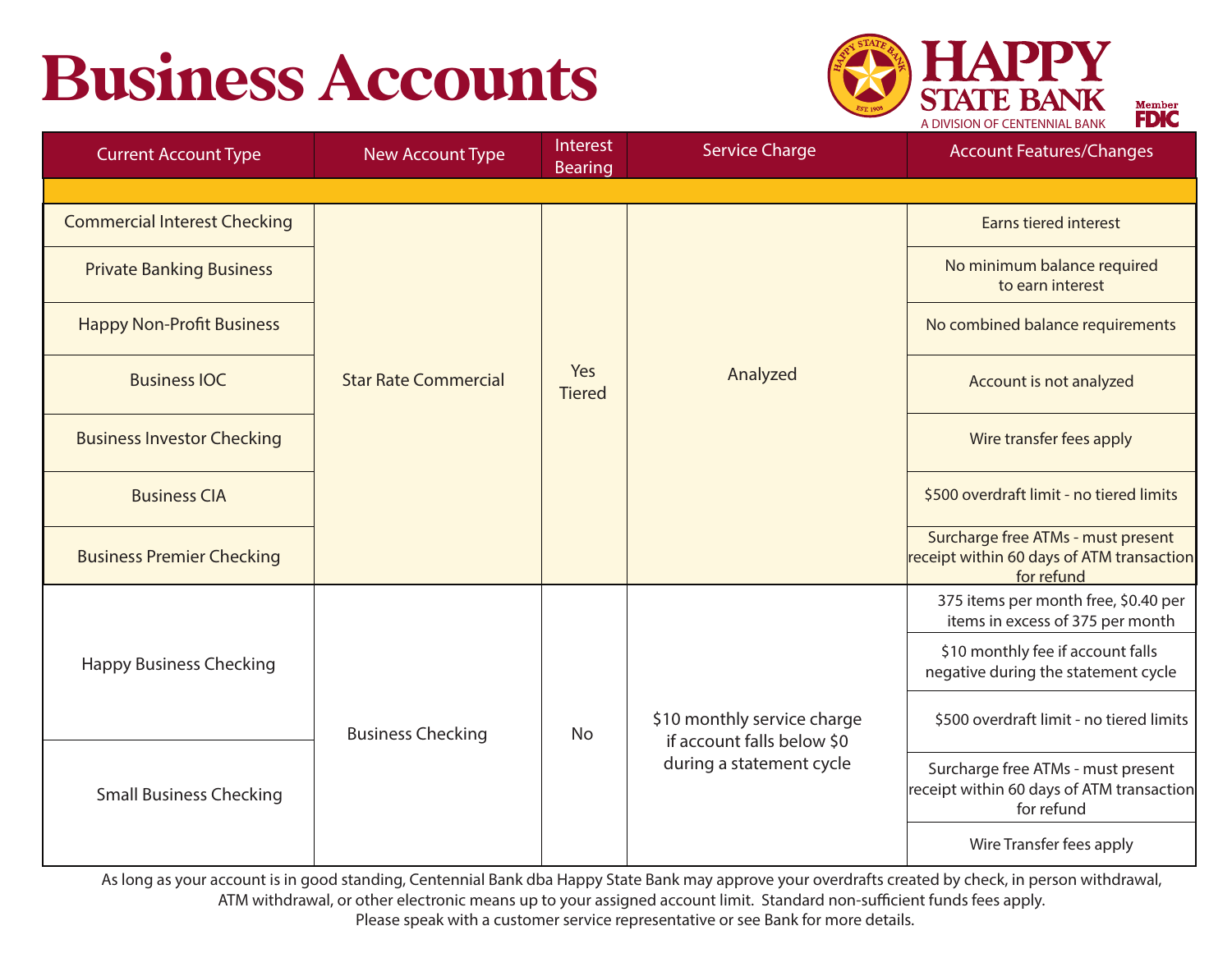

| <b>Current Account Type</b>                                   | <b>New Account Type</b>      | Interest<br><b>Bearing</b> | <b>Service Charge</b>                                                                | <b>Account Features/Changes</b>                                                                        |
|---------------------------------------------------------------|------------------------------|----------------------------|--------------------------------------------------------------------------------------|--------------------------------------------------------------------------------------------------------|
|                                                               |                              |                            |                                                                                      |                                                                                                        |
| <b>Happy Commercial Checking</b><br><b>Happy Public Funds</b> |                              | <b>Earnings</b>            |                                                                                      | Monthly charge and item charge may be<br>offset by earnings credit through<br>monthly account analysis |
| Non-Interest                                                  | <b>Commercial Checking</b>   | Offset                     | Analyzed                                                                             |                                                                                                        |
| <b>Business Checking Analysis</b>                             |                              |                            |                                                                                      | \$500 overdraft limit - no tiered limits                                                               |
| <b>Business Money Market</b>                                  |                              |                            |                                                                                      | \$10 fee for each withdrawal in<br>excess of six per statement cycle                                   |
| <b>Business MMIA</b>                                          |                              |                            |                                                                                      | No interest tiers                                                                                      |
| <b>Business Investor</b><br><b>Money Market</b>               | <b>Business Money Market</b> | Yes                        | \$2500 minimum balance per<br>statment cycle to avoid \$10<br>monthly service charge | Account is not analyzed                                                                                |
| <b>Business Premium</b>                                       |                              |                            |                                                                                      | Wire transfer fees apply                                                                               |
| Money Market                                                  |                              |                            |                                                                                      | \$500 overdraft limit - no tiered limits                                                               |
| <b>Business Wealth</b><br><b>IOC</b>                          |                              |                            |                                                                                      | Surcharge free ATMs - must present<br>receipt within 60 days of ATM transaction<br>for refund          |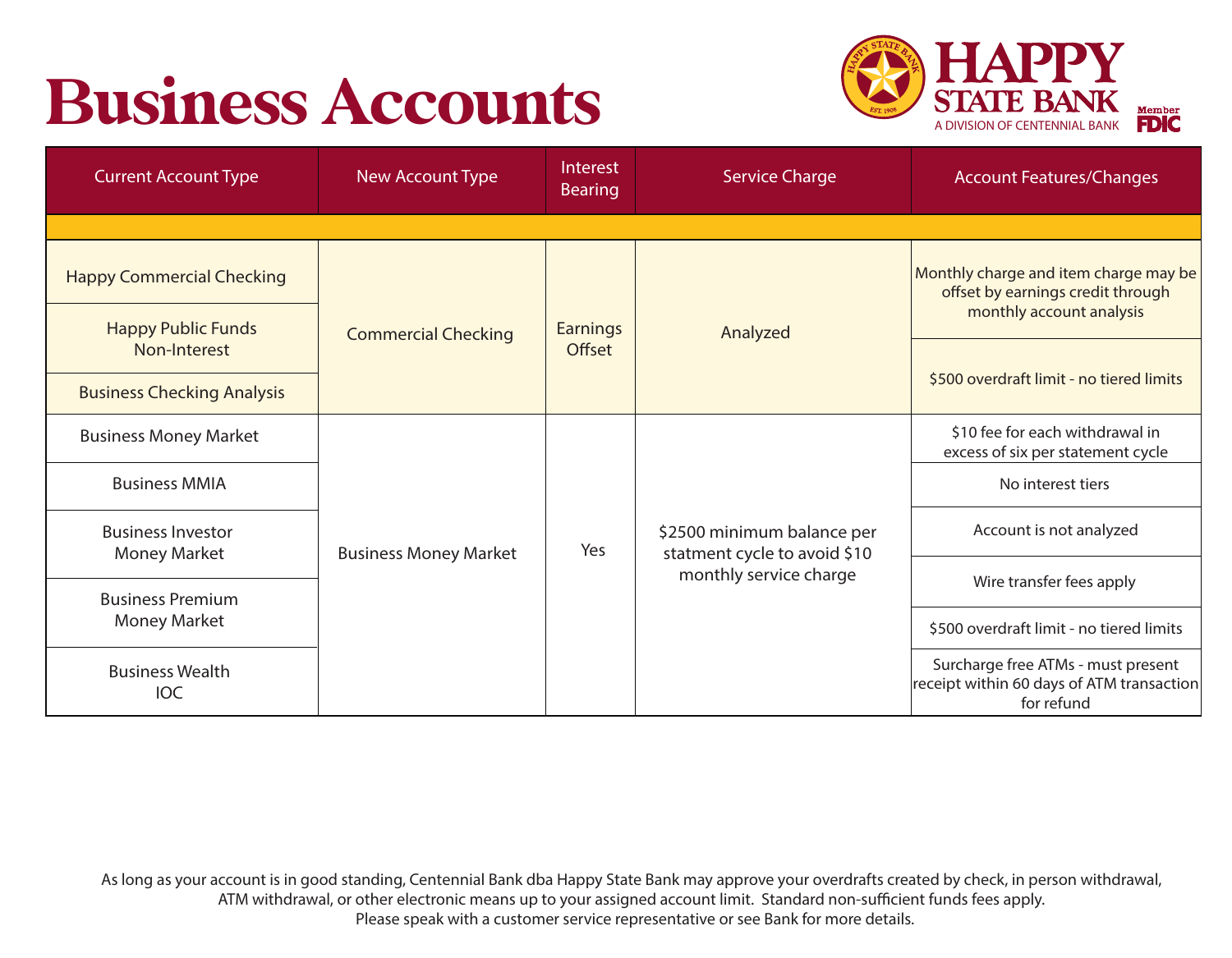

| <b>Current Account Type</b>                                  | <b>New Account Type</b>                    | Interest<br><b>Bearing</b> | <b>Service Charge</b>                                                                 | <b>Account Features/Changes</b>                                                               |
|--------------------------------------------------------------|--------------------------------------------|----------------------------|---------------------------------------------------------------------------------------|-----------------------------------------------------------------------------------------------|
|                                                              |                                            |                            |                                                                                       |                                                                                               |
|                                                              |                                            |                            |                                                                                       | Account is not analyzed                                                                       |
| <b>Public Funds CIA</b>                                      | <b>Qualified Interest Checking</b>         | Yes                        | \$2500 minimum balance per<br>statement cycle to avoid \$10                           | No interest tiers                                                                             |
|                                                              |                                            |                            | monthly service charge                                                                | \$500 overdraft limit - no tiered limits                                                      |
|                                                              |                                            |                            |                                                                                       | Surcharge free ATMs - must present<br>receipt within 60 days of ATM transaction<br>for refund |
| <b>Fed Funds Target</b>                                      | <b>Qualified Interest</b><br>Checking - FF | Yes                        | \$2500 minimum balance per<br>statement cycle to avoid \$10<br>monthly service charge | Account is not analyzed                                                                       |
| <b>Public Funds</b>                                          |                                            |                            |                                                                                       | No interest tiers                                                                             |
| Public Funds 50%<br><b>Fed Funds Rate</b>                    |                                            |                            |                                                                                       | \$500 overdraft limit - no tiered limits                                                      |
|                                                              |                                            |                            |                                                                                       | Surcharge free ATMs - must present<br>receipt within 60 days of ATM transaction<br>for refund |
| 26 Week T-Bill                                               |                                            |                            |                                                                                       | Account is not analyzed                                                                       |
| <b>Public Funds</b><br>13 Week T-Bill<br><b>Public Funds</b> | Qualified Interest Checking<br>T-Bill      | Yes                        | \$2500 minimum balance per<br>statement cycle to avoid \$10<br>monthly service charge | No interest tiers                                                                             |
|                                                              |                                            |                            |                                                                                       | \$500 overdraft limit - no tiered limits                                                      |
|                                                              |                                            |                            |                                                                                       | Surcharge free ATMs - must present<br>receipt within 60 days of ATM transaction<br>for refund |

As long as your account is in good standing, Centennial Bank dba Happy State Bank may approve your overdrafts created by check, in person withdrawal, ATM withdrawal, or other electronic means up to your assigned account limit. Standard non-sufficient funds fees apply.

Please speak with a customer service representative or see Bank for more details.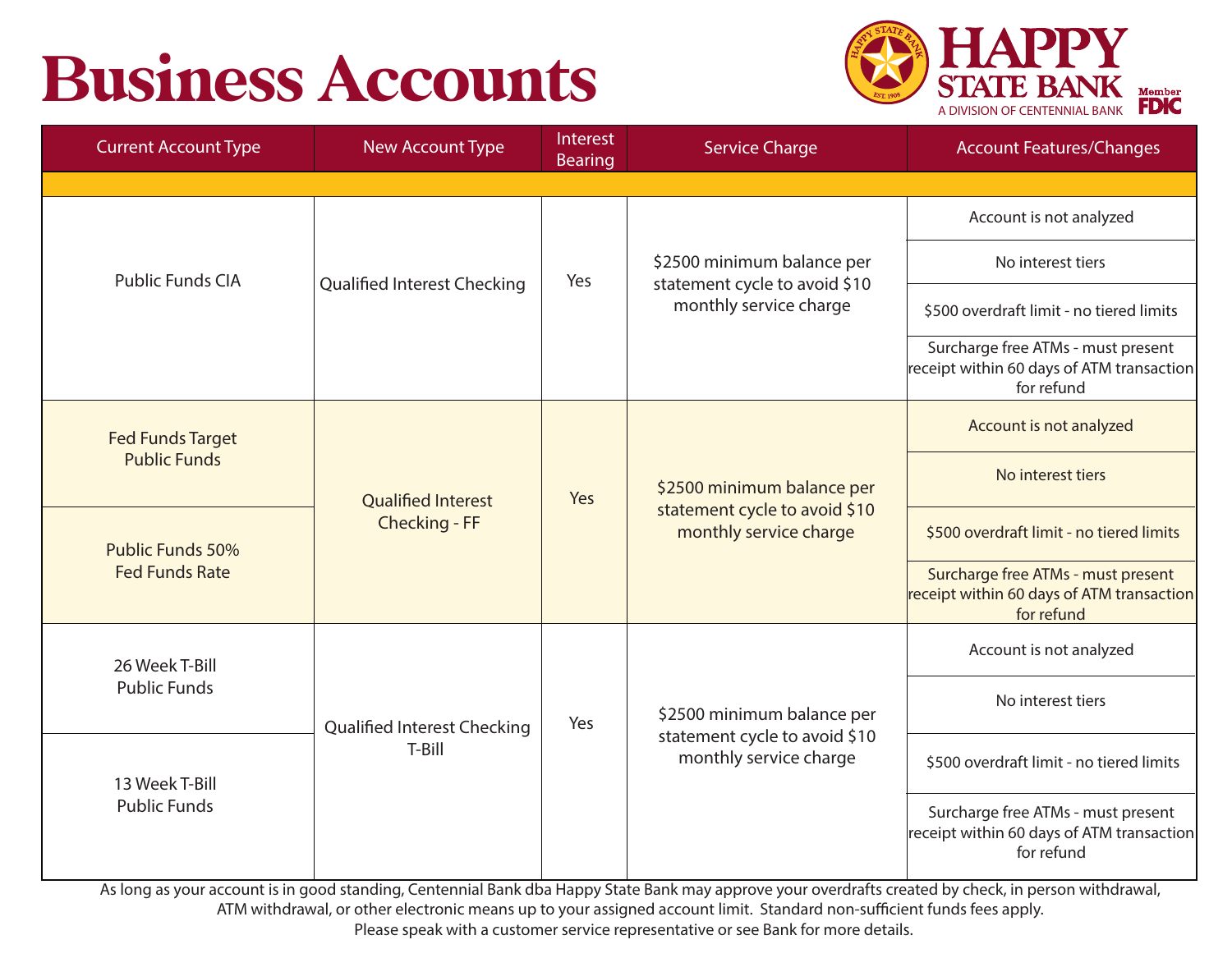

| <b>Current Account Type</b> | New Account Type          | Interest<br><b>Bearing</b> | <b>Service Charge</b>     | <b>Account Features/Changes</b>                                                             |
|-----------------------------|---------------------------|----------------------------|---------------------------|---------------------------------------------------------------------------------------------|
|                             |                           |                            |                           |                                                                                             |
| Iolta                       | <b>TX lolta</b>           | Yes                        | No monthly service charge | No monthly maintenance charges                                                              |
|                             |                           |                            |                           | Surcharge free ATMs - must<br>presentreceipt within 60 days of ATM<br>transactionfor refund |
|                             | <b>Community Checking</b> | Yes                        | No monthly service charge | No minimum balance required<br>to earn interest                                             |
|                             |                           |                            |                           | Account is not analyzed                                                                     |
| Happy Non-Profit Interest   |                           |                            |                           | No interest tiers                                                                           |
|                             |                           |                            |                           | Wire transfer fees apply                                                                    |
|                             |                           |                            |                           | \$500 overdraft limit - no tiered limits                                                    |
|                             |                           |                            |                           | Surcharge free ATMs - must<br>presentreceipt within 60 days of ATM<br>transactionfor refund |